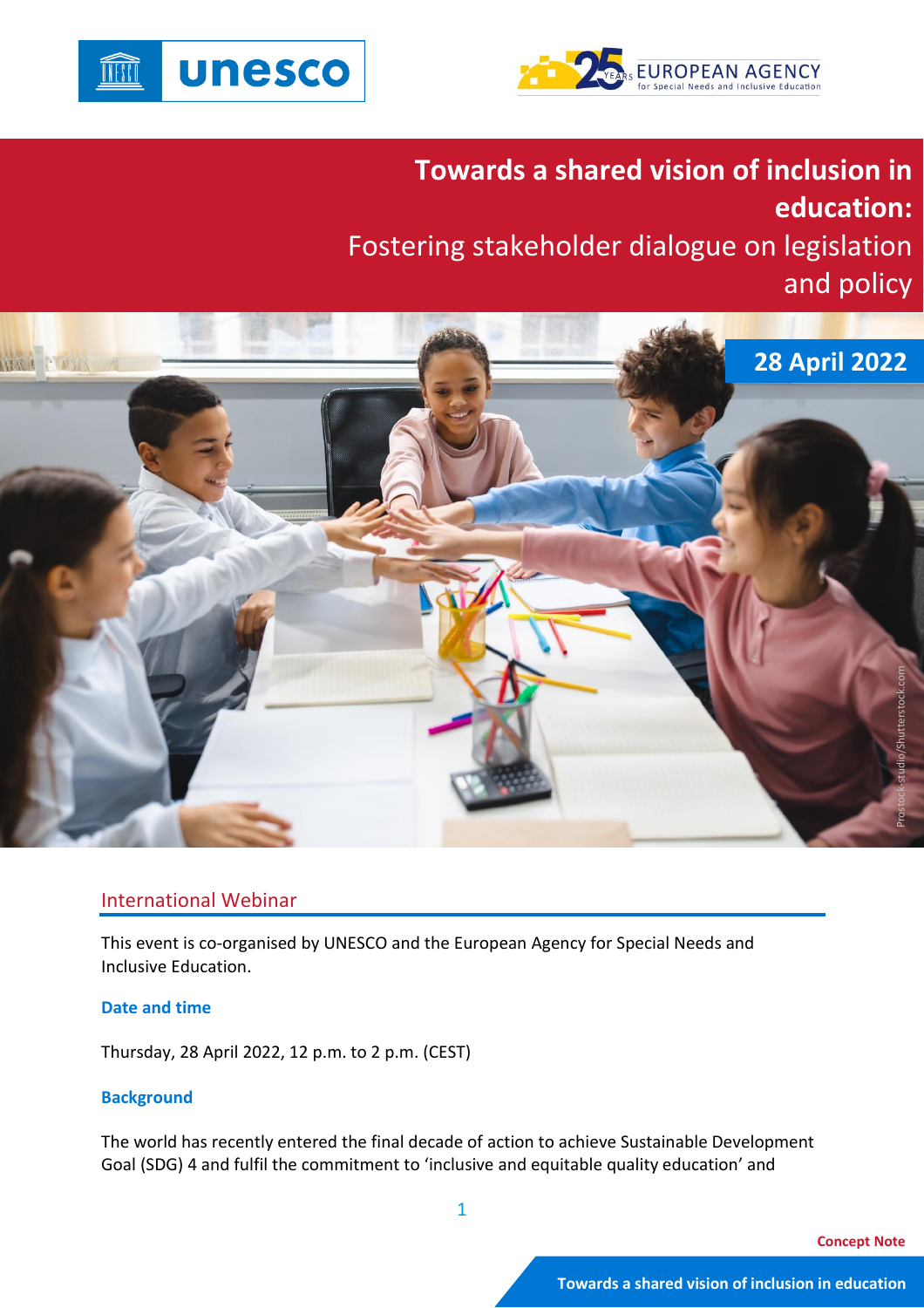'lifelong learning opportunities for all'. Although efforts have been made to promote education for all, there has not been the transformation in educational systems or the policies required to translate the promise of SDG4 into reality. The COVID-19 pandemic has deepened and added new layers of education inequalities, marginalization and exclusion across the world. Before the pandemic, education systems were already facing huge challenges in ensuring all learners had fair and equal access to educational opportunities regardless of their gender, ethnicity, language, abilities and or social background among others.

At [UNESCO's International forum on inclusion and equity in education](https://en.unesco.org/themes/inclusion-in-education/international-forum-2019) held in Cali, Colombia in 2019, participants prompted countries 'to review education policies and initiatives through the lens of equity, quality and inclusion.' Consequently, countries will 'need to work together to strengthen the channels for dialogue and cooperation between stakeholders from different countries, so as to share experiences and resources that could help to move forward in a sustained manner worldwide' (UNESCO 2020, *[Final report of the International Forum on](https://unesdoc.unesco.org/ark:/48223/pf0000372651)  [Inclusion and Equity in Education](https://unesdoc.unesco.org/ark:/48223/pf0000372651)*).

The webinar will support UNESCO's work on strengthening equity and inclusion in quality education for **all** learners. It will also mark the European Agency for Special Needs and Inclusive Education's 25 years as a platform for collaboration for ministries of education in its member countries.

The Agency has worked with countries to support policy development in special needs and inclusive education for the past 25 years. Throughout this work, the Agency has recognized the importance of the developing meaningful interactions between stakeholders which lead to changes in approaches to policy implementation.

Promoting inclusive practice in policy-making processes and encouraging dialogue between stakeholders to support policy implementation are key strategies identified by the Agency to ensure inclusive educational systems (European Agency 2021, *Key [principles. Supporting policy](https://www.european-agency.org/sites/default/files/Key%20Principles%20%E2%80%93%20Supporting%20policy%20development%20and%20implementation%20for%20inclusive%20education_1.pdf)  [development and implementation for inclusive education](https://www.european-agency.org/sites/default/files/Key%20Principles%20%E2%80%93%20Supporting%20policy%20development%20and%20implementation%20for%20inclusive%20education_1.pdf)*).

UNESCO further highlights that stakeholder dialogue 'must involve the widest participation possible. Education is a decisive factor in citizenship, at the local, national and global levels. It concerns everyone, and everyone can participate in building the futures of education in whatever spheres of influence they are situated within' (UNESCO 2021, *[Reimagining our](https://unesdoc.unesco.org/ark:/48223/pf0000379707?1=null&queryId=N-EXPLORE-b70bdf32-5ef7-4207-a528-b3237cb09d08)  [futures together: a new social contract for education](https://unesdoc.unesco.org/ark:/48223/pf0000379707?1=null&queryId=N-EXPLORE-b70bdf32-5ef7-4207-a528-b3237cb09d08)*).

The stakeholder discussions in the webinar will be an opportunity to reflect on the midway point of the SDG 2030 Agenda work.

# **Purpose of the webinar**

The focus of this international webinar is on promoting stakeholder dialogue in legislation and policy development and implementation. Throughout the webinar, messages and learning points from various countries will be shared around 'operationalizing' visions for inclusive education so that all stakeholders can understand and effectively implement policy goals.

The webinar outcomes will provide key messages around stakeholder dialogue for promoting legislation and policy for inclusive education at national, regional and international levels – identifying barriers and challenges, as well as opportunities for ways forward.

2